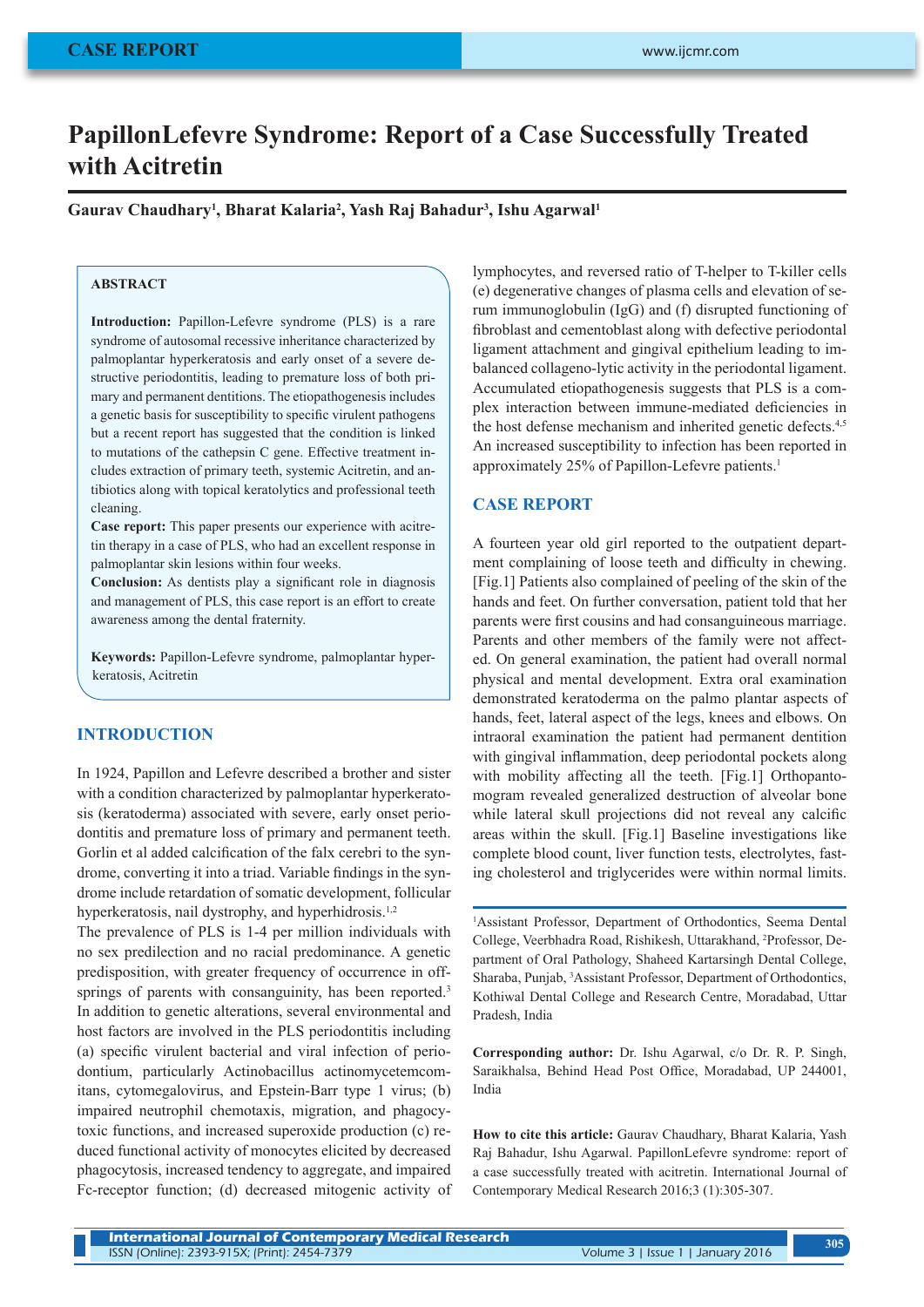Thus the patient was diagnosed to be suffering from Papillon Lefevre Syndrome.Treatment consisted of oral Acitretin 10mg per day, Cotrimoxazole (200:40) and topical keratolytics which included 6% coal tar, sulphur and salicyclic acid (salytar). Initially the patient was put on Acitretin 10mg once daily for two days of every three for 8 weeks and then every alternate day for next 8 weeks and then once in three days for another 8 weeks. Within 4 weeks, marked regression of the palmoplantar keratoderma was seen. (Fig.2,3,4) Periodontal health also improved considerably. The patient was followed on the same maintenance dose for next six months and reviewed monthly. The baseline investigations were repeated every 6 months. At one year follow up visit we noticed almost healthy skin though there was history of exacerbations during the winters.

# **DISCUSSION**

Papillon Lefèvre syndrome is called so because it was described by Papillon and Lefèvre in 1924. The hallmark of this syndrome is diffuse palmoplantar hyperkeratosis and juvenile periodontitis. Initial manifestations are noticed during first decade of life in the form of hyperkeratosis seen over soles and dorsal surface of the hands and feet. Erythematous hyperkeratotic plaques may also be present at the elbows, knees, and trunk. Severe periodontitis affecting both primary and permanent dentition in 3- 4year old young children is seen.<sup>3</sup> In PLS, there is eruption of primary teeth in the normal sequence, with the teeth being of normal form and structure. No delay in eruption timings is seen. Severe gingival inflammation and generalized aggressive periodontitis leading to tooth mobility has been reported with erupting dentition. As a result of which primary teeth are exfoliate by the age 4 or 5 years. After exfoliation of the primary dentition the gingival inflammation resolves only to revert back in same sequence with eruption of permanent teeth. Thus, permanent dentition is lost by 15-17 years of age. Severe resorption of alveolar bone gives the teeth characteristic 'floating-in-air' appear-



**Figure-1:** Extra Oral profile, Intraoral Photograph showing severe periodontitis and OPG showing generalized bone loss.



**Figure-2:** A, A: Pre and post treatment photograph of palmar aspect of both hands. B, B: Pre and post treatment photograph of both hands (front view)



**Figure-3:** C, C: re and post treatment photograph of medial surface of right leg. D, D: Pre and post treatment photograph of medial surface of left leg.



**Figure-4:** E, E: Pre and post treatment photograph of plantar aspect of both legs. F, F: Pre and post treatment photograph of both legs (front view)